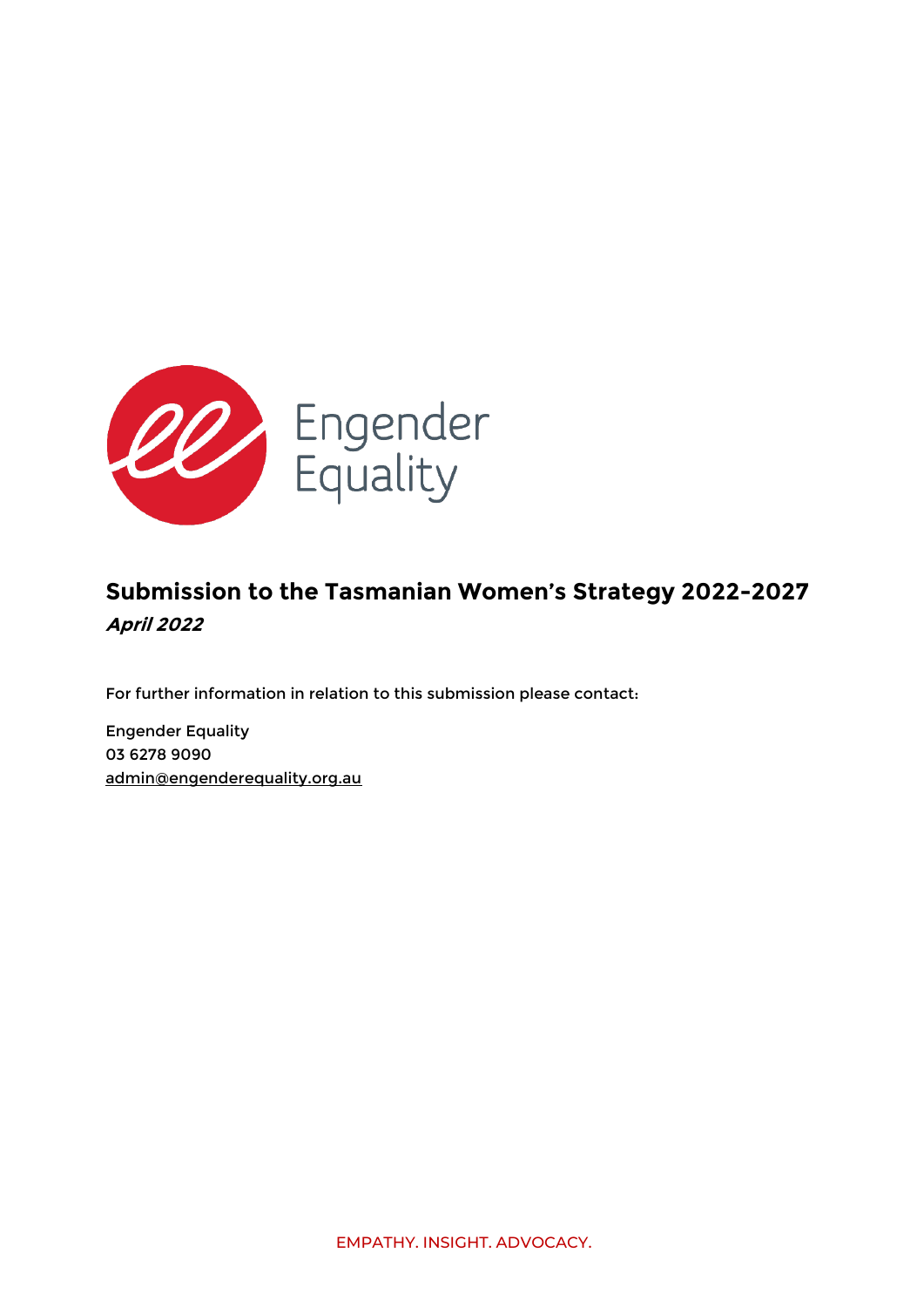## **Introduction**

Engender Equality is Tasmania's state-wide specialist family violence service, providing frontline counselling and support to all people affected by family violence and abuse, alongside advocacy, community education and training to address gender inequality and gendered violence in all its forms. We welcome the opportunity to comment on the draft *Tasmanian Women's Strategy 2022-2027* (the Strategy).

### **General Comments**

Engender Equality commends the Tasmanian Government's commitment to addressing the impacts of gender inequality in Tasmania and its recognition of the need for cultural change to improve outcomes for women and girls across the state.

In many ways the Strategy achieves its objectives in reflecting critical life domains in which women's experiences are far from equal – in relation to safety and economic security, for example. In our assessment, however, the Strategy falls short of translating these objectives into realisable outcomes for the women we know and work alongside across Tasmanian communities.

In relation to the broader Australian population, Tasmanian population characteristics are unique, as we know. Of the Australian states and territories, Tasmania has:

- the highest rural population (ABS, 2016);
- the highest population of people over the age of 50 (ABS, 2018);
- the highest population of people with a disability (TasCOSS, 2018);
- the highest unemployment rate and the lowest weekly earnings (ABS, 2021);
- the lowest levels of literacy and educational attainment (UTAS, 2018);
- the highest levels of smoking and obesity (ABS, 2018);
- the highest pre-term birth rate (AIHW, 2019);
- the lowest rates of internet access (National Black Spot Database, 2022);
- the highest level of gun ownership (University of Sydney, 2021); and
- higher than average rates of mental illness and suicide (Tasmanian Suicide Prevention Strategy, 2016-2020).

Against this backdrop, women who present to Engender Equality with experiences of family violence often experience a range of additional disadvantages and/or marginalisations, as a result of chronic experiences of abuse.

These include isolation from family and social supports; homelessness or insecure housing; persistent, high-level safety concerns; welfare dependency; disrupted education or workforce participation; limited or no access to childcare; and complex physical and emotional impacts of trauma.

From the vantage point of this cohort, and with the bigger picture of Tasmania's socio-economic landscape in mind, the draft Strategy proposes a range of activities that bear little relationship to the everyday lives of many Tasmanian women, and which speak only in vague terms to the Strategy's own identified Outcome Areas in relation to economics, health and safety.

Specifically, the focus on activities that aim to increase women's representation on boards, honour rolls and in leadership positions, and that rely on mechanisms such as workplace frameworks and industry-specific employment pathways, while commendable, are far from attainable for the majority of women who make up Engender's client cohort.

In essence, there is a great deal of work to be done to meet the basic needs and rights of Tasmanian women before they can hope to access, much less attain equitable outcomes, within the Strategy's highlighted domains.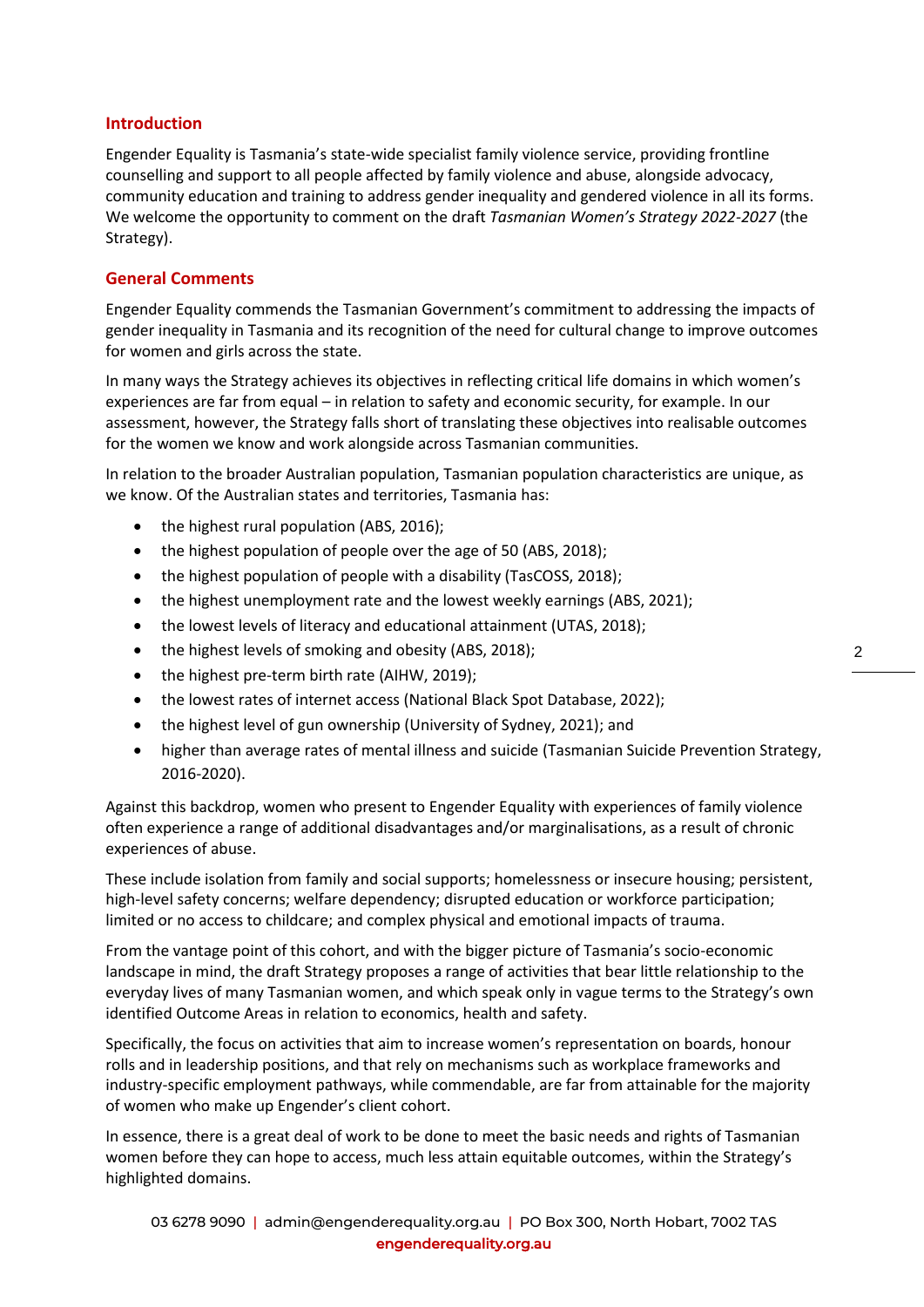**Recommendation 1. Review the Strategy's Outcome Areas and activities through the lens of Tasmanian-specific population characteristics, with a view to prioritising the basic needs and rights of women across the lifespan.**

## **Response to the Discussion Paper**

#### Question 1: Do you have any comments about the proposed Goals?

#### *i. Cultural Change*

Engender Equality supports the Strategy's proposed goal of achieving "transformative cultural change so that all Tasmanians enjoy the same rights and freedoms" together with the acknowledgement that the Tasmanian Government must "lead the way" in creating this culture change.

We commend the Strategy for recognising that "not all women have equal opportunity to education, workforce participation, leadership roles, safety, good health and recreation" because they do not have "the resources to access them." We strongly recommend the Strategy provide further information about how it intends to offer the same rights and freedoms to Tasmanian women who lack these resources as a result of intersecting disadvantage and/or marginalisation.

In its role as culture change leaders, we also recommend the Tasmanian Government require all its representatives to make a public commitment to the Strategy, given individual members have in the past taken public positions that directly contradict the "fundamental human right that women, men and gender diverse people participate equally in all aspects of life." For the Strategy to offer more than lip service, the Tasmanian community deserves to know that all members of our Government support the goals and principles of equality.

**Recommendation 2. Provide further information about how the Strategy will offer the "same rights and freedoms" to Tasmanian women who lack the resources to access education, workforce participation, leadership roles, safety, good health and recreation.**

**Recommendation 3. The Tasmanian Government require all its representatives to make a public commitment to the Strategy, its goals and principles, in support of the "fundamental right that women, men and gender diverse people participate equally in all aspects of life."**

#### *ii. Empowerment*

Engender Equality supports the proposed goal of challenging and reforming the "traditional attitudes, norms, practices, structures and power imbalances that limit women's participation" and "equal opportunities to influence decision making and exercise choice and control."

Ironically, the term 'women's empowerment' can be disempowering itself, as a result of its over-usage in the context doing-to women rather than women self-empowering. For this reason, we recommend replacing the term 'empowerment' with the term 'sovereignty' within the Strategy.

We strongly endorse the Strategy's statement about the importance of victim-survivors of family and sexual violence being "at the centre of justice and service responses" and the acknowledgement that "this is especially important for women and girls who experience multiple forms of discrimination… such as ableism and racism."

We recommend the authors of the Strategy elaborate on the intersectional intent of this goal with a clear description of the ways in which the Strategy will address the empowerment/sovereignty of women experiencing multiple forms of discrimination.

## **Recommendation 4. Replace the term 'empowerment' with the term 'sovereignty' within the Strategy.**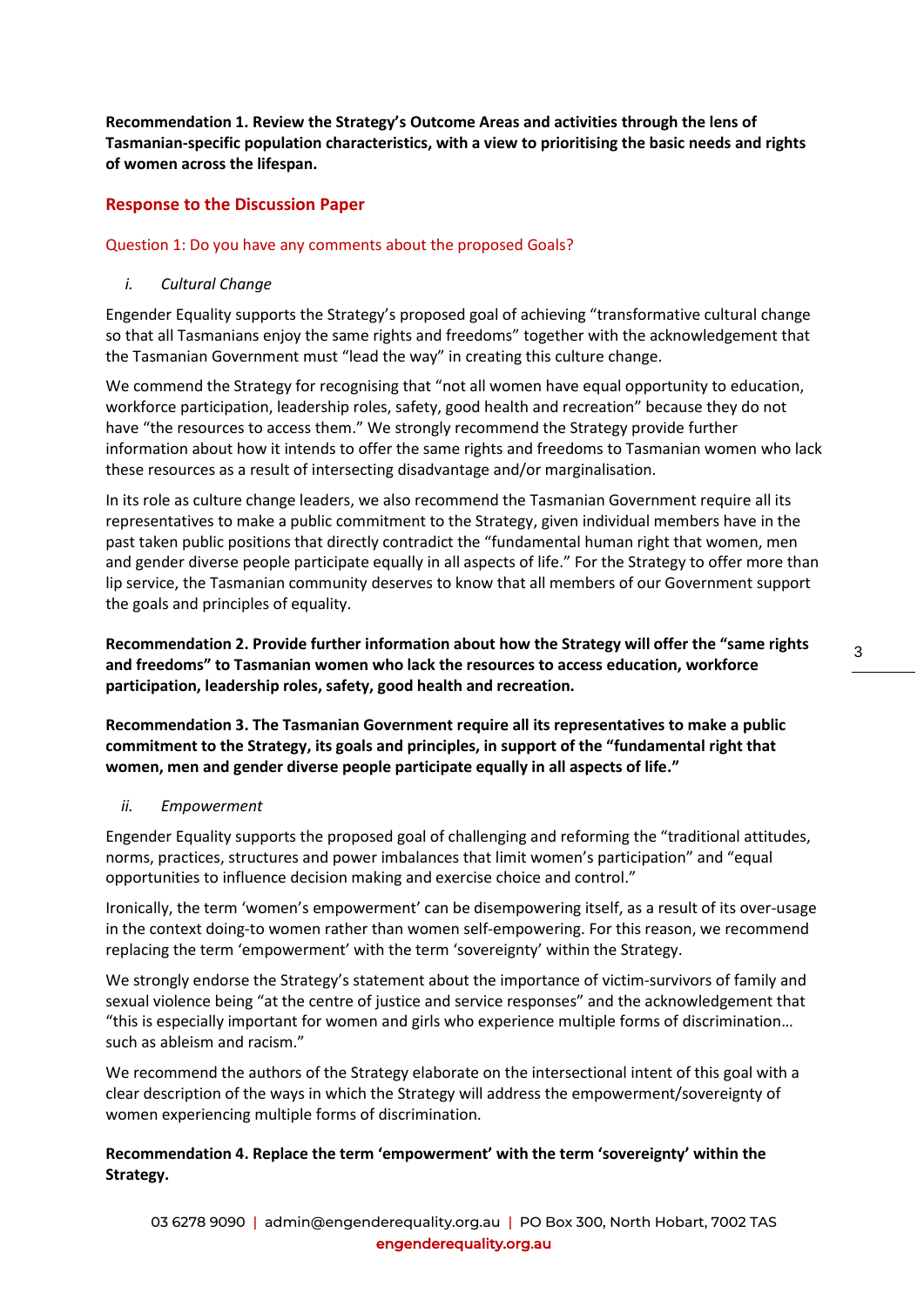**Recommendation 5. Provide further information on the intersectional intent of the 'empowerment' goal with a clear description of the ways in which the Strategy will address the empowerment/sovereignty of women experiencing multiple forms of disadvantage.**

#### *iii. Visibility and Awareness*

Engender Equality disagrees with the statement that "awareness of women's participation and successes in social, economic and community life inspires other women to follow in their footsteps. This is especially important for women who face barriers that may make this harder to achieve, including women with disability, Aboriginal women, trans women and women from culturally and linguistically diverse backgrounds."

The implication here is that barriers to 'success' for women experiencing intersecting forms of disadvantage and/or marginalisation might be overcome given sufficient encouragement to "follow in the footsteps" of their peers. In reality, entrenched ableism, racism and heteronormativity within our social and economic structures preclude marginalised women from getting anywhere near the spheres in which able-bodied, white, straight women might flourish.

While visibility and awareness matter, we recommend replacing this goal with a more direct objective that speaks to the self-determined priorities of Tasmanian women with disability, Aboriginal women, trans women and women from culturally and linguistically diverse backgrounds.

**Recommendation 6. Replace the 'visibility and awareness' goal with an objective that speaks to the self-determined priorities of Tasmanian women with disability, Aboriginal women, trans women and women from culturally and linguistically diverse backgrounds.**

#### Question 2: Do you have any comments about the proposed Outcome Areas, including opportunities for strengthening the relationship between each area?

In principle, Engender Equality supports the proposed Outcome Areas but suggests that few of the activities and strategies identified on pages 18-21 of the Strategy directly address these Areas in tangible ways. Without the provision of further detail, such as clear indicators and measures of progress for each Outcome Area, it is impossible to assess the Strategy's rigour in relation to its own intended outcomes.

We recommend that for the Strategy's Outcome Areas to be meaningful, an Evaluation Framework be developed and released in conjunction with the Strategy – rather than at a later date – and that this Framework be publicly reported against by an independent steering committee throughout the life of the Strategy.

## **Recommendation 7. Develop and release an Evaluation Framework in conjunction with the Strategy that includes clear indicators and measures of progress for each Outcome Area that will be publicly reported against by an independent steering committee throughout the life of the Strategy.**

## Question 3: What are your views about the proposed principles for guiding the implementation of activities for achieving gender equality?

The Principles for Implementation are satisfactory in theory but without an Implementation Plan they are do not convey an awful lot. How does the Government intend to provide transparent and accountable governance and whole-of-government commitment to gender equality? Why is the Government developing a Strategy that names person-centred design as a key principle when community consultation and engagement is yet to occur?

Much like providing Outcome Areas without an Evaluation Framework, releasing Principles for Implementation without an Implementation Plan is insufficient in terms of providing insight into the

03 6278 9090 | [admin@engenderequality.org.au](mailto:admin@engenderequality.org.au) | PO Box 300, North Hobart, 7002 TAS engenderequality.org.au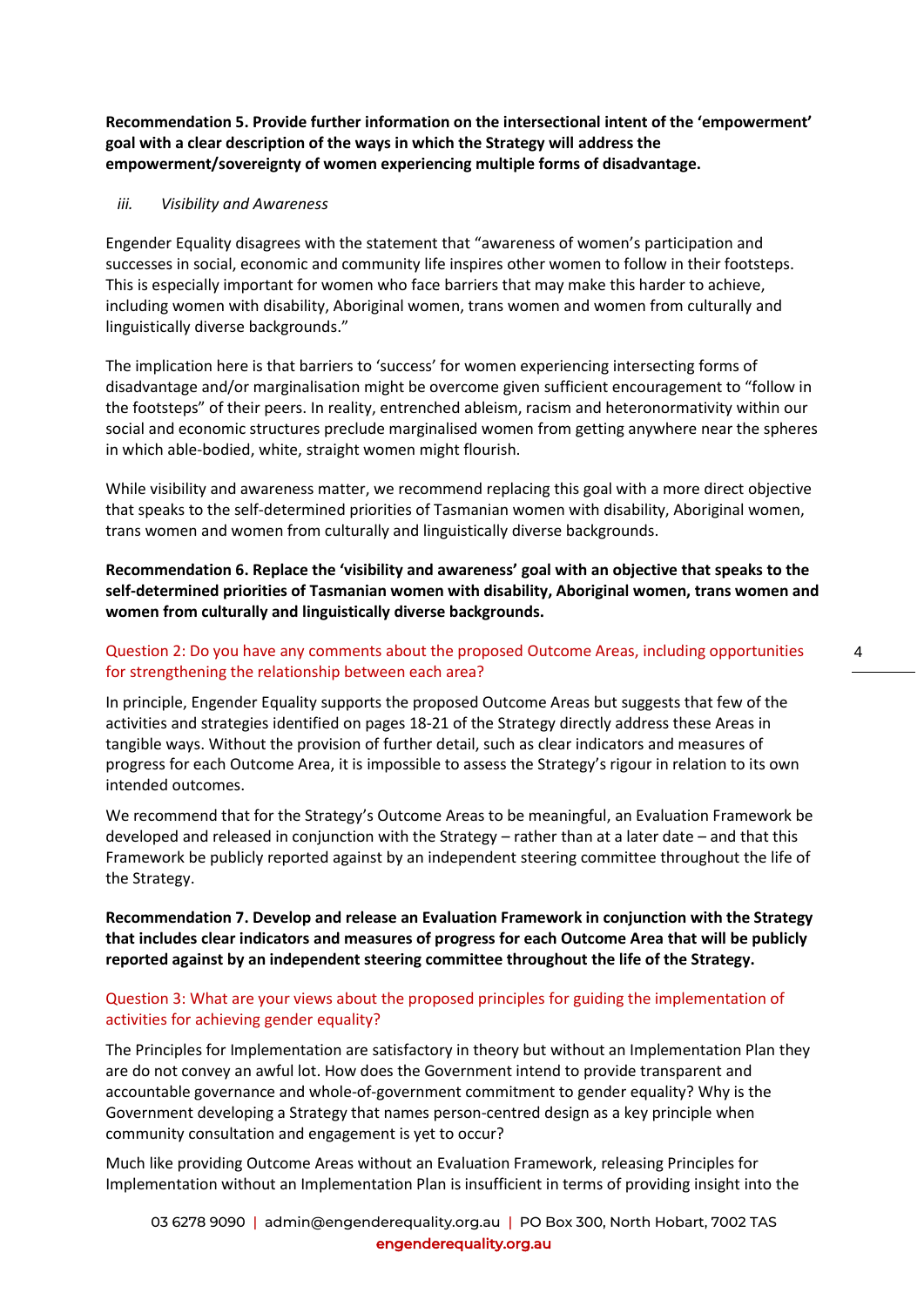work of the Strategy. Engender Equality is in favour of delaying the release of the Strategy until the necessary development work has been done to make public an Implementation Plan and an Evaluation Plan that deliver on the intent of the Strategy.

**Recommendation 8. Develop and release an Implementation Plan in conjunction with the Strategy that details the Government's approach to delivering accountable governance, person-centred design and transparent evaluation.**

**Recommendation 9. Delay the release of the Strategy until the necessary development work has been done to make public an Implementation Plan and an Evaluation Plan that deliver on the intent of the Strategy.**

#### **Question 4. Do you have feedback on the proposed actions?**

Please refer to above Recommendations 1, 2, 5 and 6.

As previously stated, without access to plans for implementation and evaluation it is difficult to assess the effectiveness of proposed actions in achieving the stated objectives of the Strategy. At this stage, described actions and activities seem mostly oriented towards women who have a certain degree of agency and access already with regard to health and wellbeing, educational and professional attainment. Actions to support women who experience multiple forms of disadvantage and/or marginalisation and whose basic needs and rights remain unmet on a daily basis, including women experiencing family violence and abuse, are missing within the current level of detail.

#### **Question 5. Any other feedback?**

Engender Equality notes within the Strategy an emphasis on developing employment pathways for girls and women into male-dominated industries such as building and construction. We suggest that for this workforce reorientation to be successful, it must be accompanied by strategies that aim to support men and people of diverse genders into traditionally female sectors, such as community services. Currently, the 'caring' and 'support' sectors rely on workforces that are almost entirely female, and that are, typically, less permanent, of lesser status and lesser paid. Dismantling the gender divide across industries relies on increasing the appeal of employers and sectors for all genders, not only on encouraging women into workplaces that are still heavily male, both statistically and culturally.

**Recommendation 10. Include strategies that aim to increase the appeal of traditionally female sectors for men and people of diverse genders, such as community services.**

Please see over page for a Summary of Recommendations.